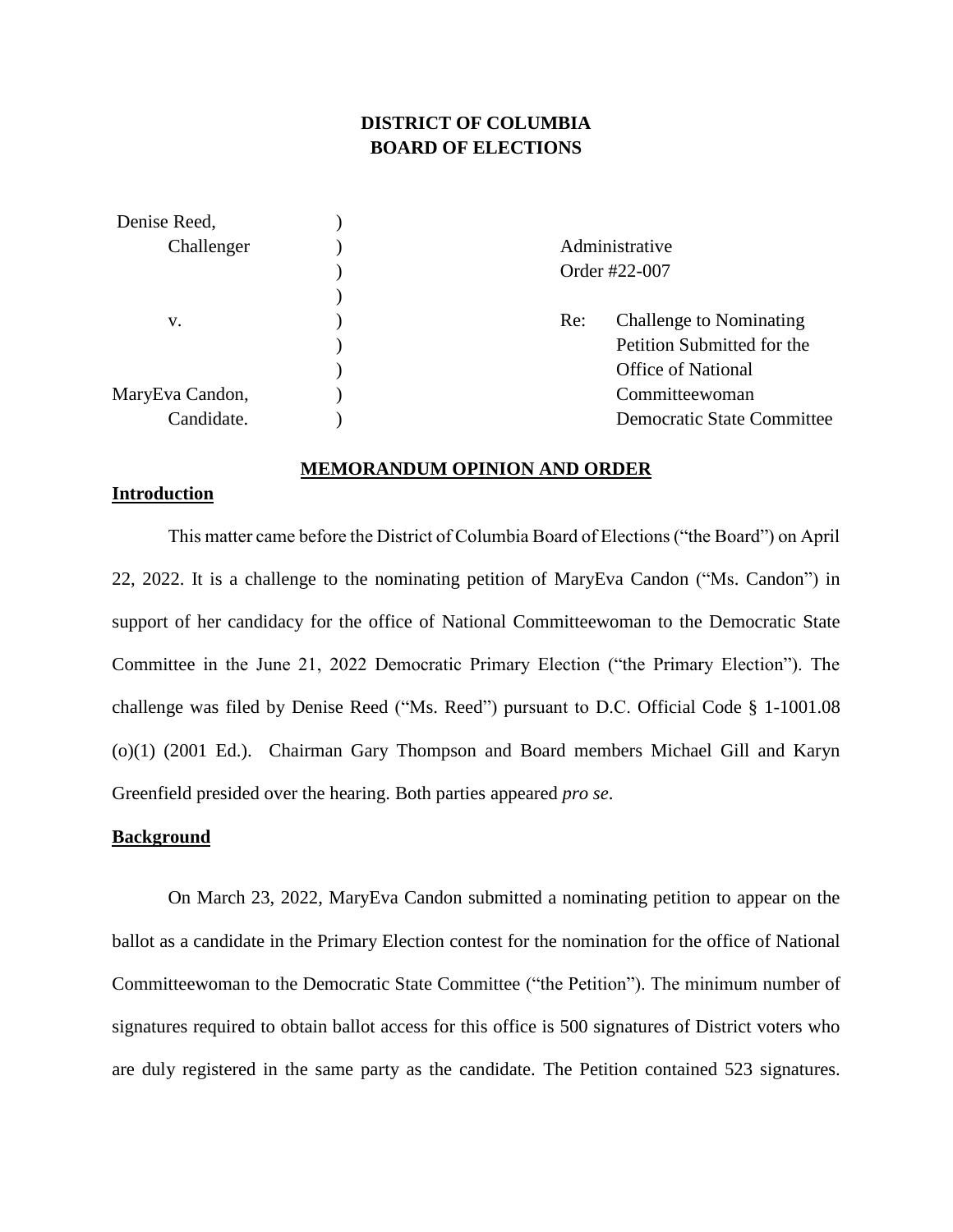Pursuant to Title 3, District of Columbia Municipal Regulations (D.C.M.R.) § 1603.1, Karen F. Brooks, the Board of Elections' Registrar of Voters ("the Registrar"), accepted all 523 signatures for review.

On March 26, 2022, the Petition was posted for public inspection for 10 days, as required by law. On April 4, 2022, the Petition was challenged by Ms. Reed, a registered voter in the District of Columbia.

Ms. Reed filed challenges to a total of 111 signatures. Specifically, the signatures and affidavits were challenged pursuant to Title 3 D.C.M.R. § 1607.1 of the Board's regulations on the following grounds: the signer is not registered; the signer's voter registration was designated as inactive on the voter roll at the time the petition was signed; the signer, according to the Board's records, is not registered to vote at the address listed on the petition at the time the petition was signed; the signature is not dated; the petition does not include the address of the signer; the petition does not include the name of the signer where the signature is not sufficiently legible for identification; the circulator of the petition sheet was not a qualified petition circulator at the time the petition was signed; and the signer is not registered to vote in the same party as the candidate at the time the petition is signed.

#### **Registrar's Preliminary Determination**

The Registrar's review of the challenge indicated that a total of 90 of the 111 signature challenges were valid. Specifically, the Registrar found that four challenges are valid because the signer is not registered to vote at the address listed on the petition at the time the petition was signed; two challenges are valid because the signers were not registered at the time the petition was signed; one challenge is valid because the petition does not include the address of the signer; three challenges are valid because the petition does not include the name of the signer where the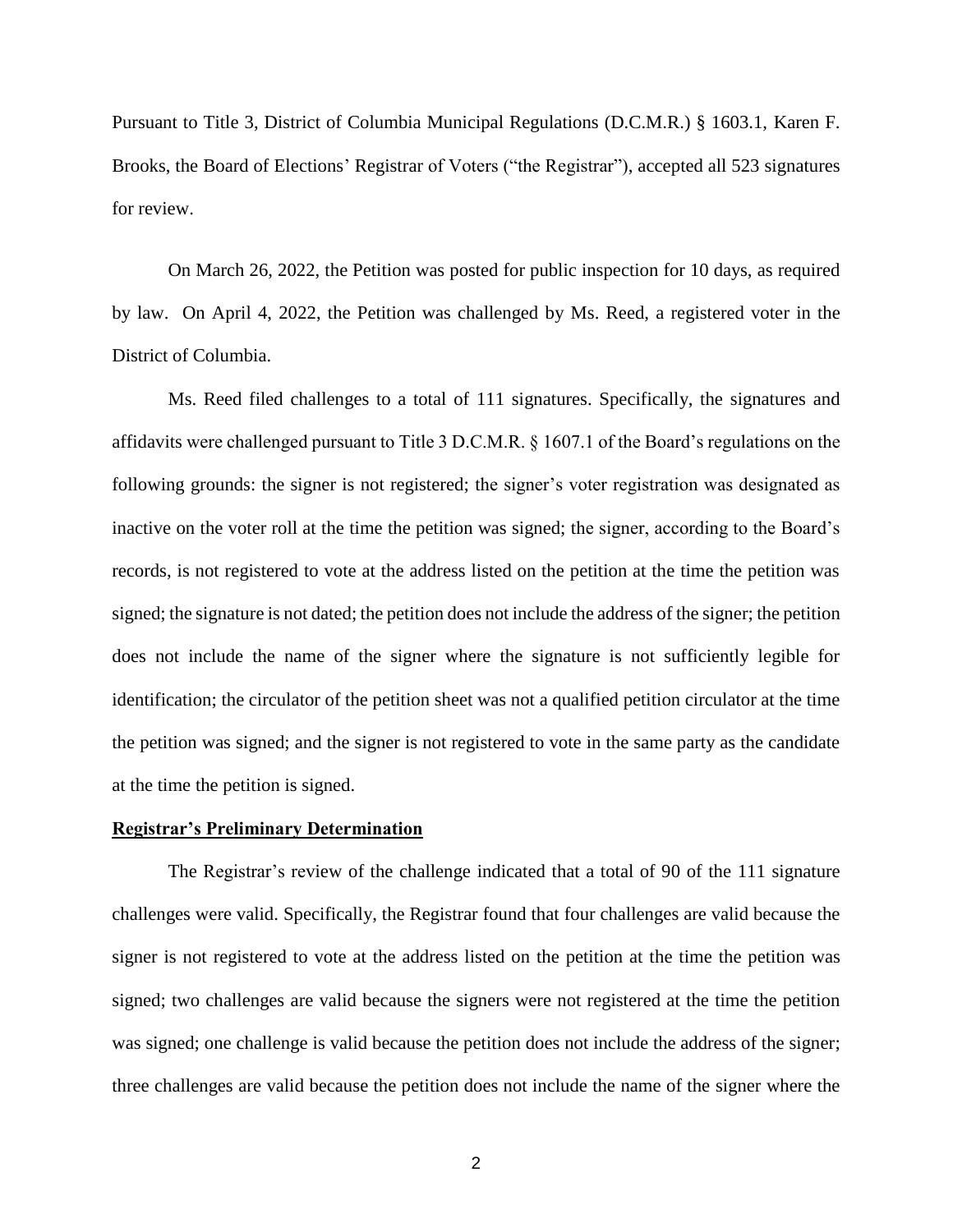signature is not sufficiently legible for identification; one challenge is valid because the signer's voter registration was designated as inactive on the voter roll at the time the petition was signed; three challenges are valid because the signature is not dated; one challenge is valid because the signer is not registered to vote in the same party as the candidate at the time the petition was signed; seventy challenges are valid because the circulator of the petition sheet was not a qualified petition circulator at the time the petition was signed; 1 and five challenges are valid because the signatures are predated.

Accordingly, the Registrar preliminarily determined the Petition contained 433 presumptively valid signatures, which is 67 signatures below the number required for ballot access.

#### **April 18, 2022 Pre-Hearing Conference**

Pursuant to title 3 D.C.M.R. § 415.1, the Office of the General Counsel convened a prehearing conference with both parties on Monday, April 18, 2022. In her findings report issued prior to the prehearing conference, the Registrar outlined her determinations with respect to the validity of each signature challenged and provided a key code explaining the notations she used to indicate the basis for upholding or denying each challenge.

Ms. Candon objected to the Registrar's findings as to the 70 signatures invalidated due to a circulator defect. She acknowledged that the defect was the fact that those signatures related to petition sheets on which two circulator affidavits appeared. In those cases, the printed circulator affidavit at the bottom of the petition sheet had been completed and dated by one person and, under that affidavit, a hand-written affidavit had been added which was dated after the date inserted in the printed affidavit and which was for a different circulator, Ms. Candon herself. Signatures on

<sup>&</sup>lt;sup>1</sup> The email forwarding the Registrar's findings to the parties alerted them to the fact that defect in the seventy invalidated signatures was not limited to the reason articulated in the Registrar's report.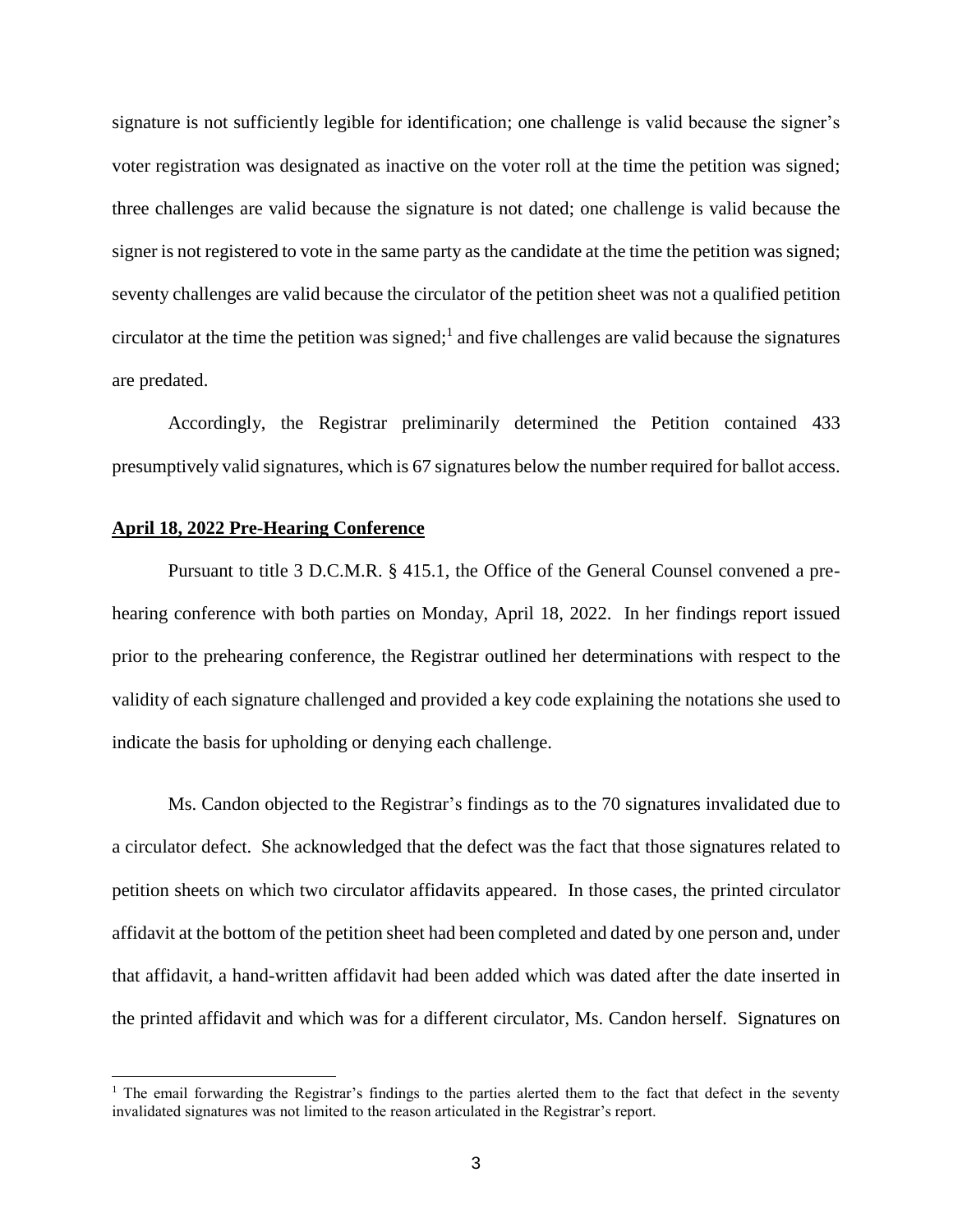such sheets post-dated the date entered by the circulator who completed the printed affidavit. Ms. Candon argued that the signatures on such Petition sheets should be counted because (1) no rule prohibits having two circulator affidavits per sheet and (2) she had previously, without issue, submitted petition sheets in prior elections that had two circulator affidavits and thus understood that adding signatures to a partially completed circulator-signed sheet and then adding a second circulator affidavit was permissible. In response to this latter assertion, Board staff attempted to locate prior petitions submitted by Ms. Candon that had petition sheets attested to by two circulators, but were unable to find any.

In support of her request, Ms. Candon submitted a document entitled "Response of MaryEva Candon to the Registrar of Voter's Report Re: Reed Challenges to her Nominating Petition ("the Response"). The Response set forth several concerns with the challenges and had five attachments. The Response alleged that challenge sheet 46 was duplicated and that it therefore appeared that the Registrar counted four challenges on that sheet twice. The Response further alleged that the petition sheets actually contain 528 signatures, five more than the 523 signatures that the Registrar indicates. As to the challenges of signatures on sheets found valid because the sheets contained more than one circulator affidavit, $2$  the document stated:

These Sheets in question were returned to me by the Circulators with fewer than 10 signatures each. In most cases, the circulator dated his/her circulator information on the date returned to me. I chose to continue circulating the Sheet to fill out the remainder of signatures. On these sheets, I printed and signed my circulator's information directly below the initial circulator's, dated after the  $10<sup>th</sup>$ signatory signed. Thus, both circulators were qualified and all signatures are valid[.]

The attachments consisted of (1) a letter from attorney Johnny Barnes which characterized the

 $2$  With respect to these sheets, the Registrar indicated that the challenge was valid due to the circulator being unqualified.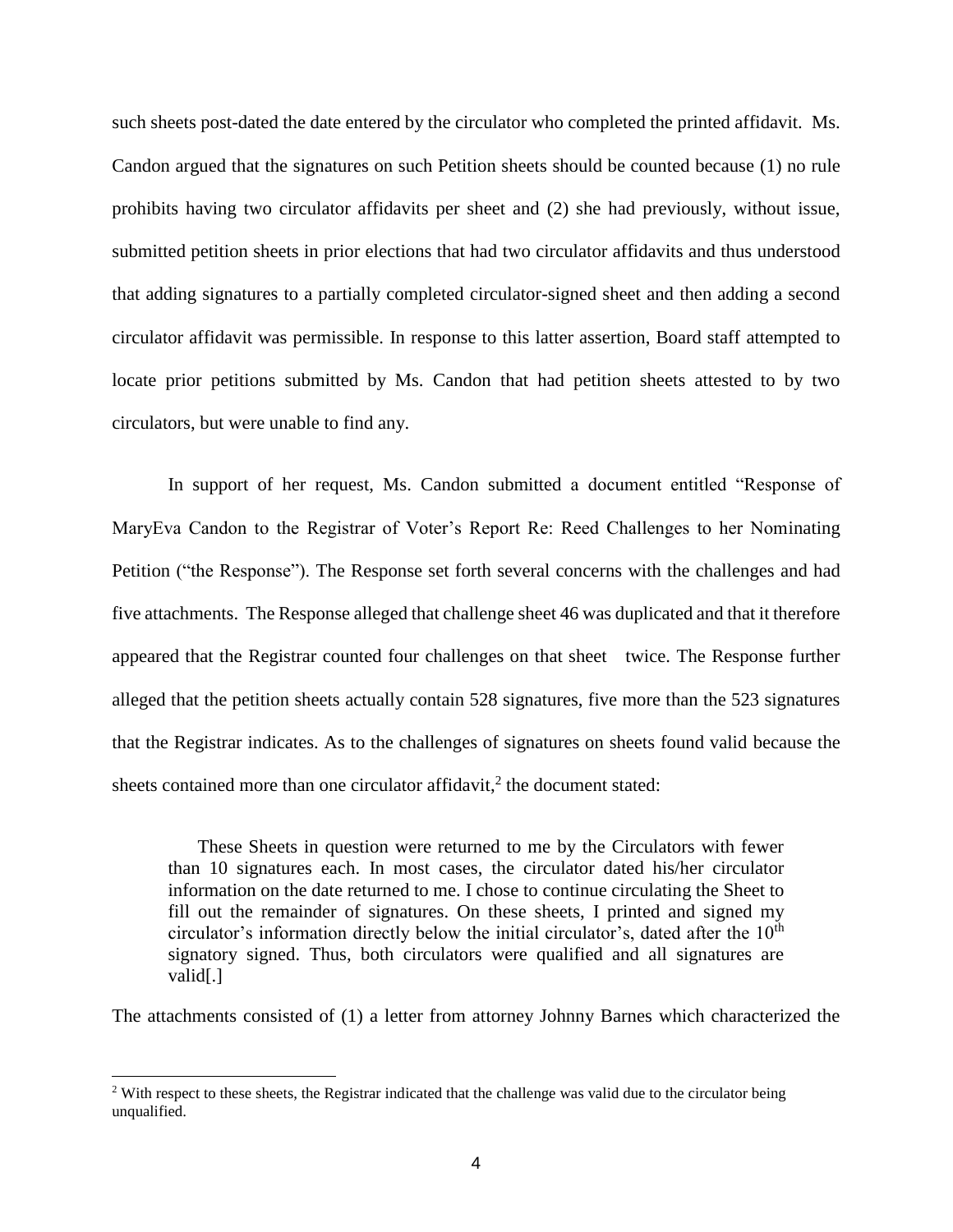challenges as "highly technical" and stated that the voters had indicated by signing the Petition that they wanted an opportunity to consider Ms. Candon as a candidate on election day, and (2) four statements signed by the circulators which were intended to remedy petition defects. Ms. Candon also submitted a document identified as "work product" which consisted of handwritten notes of signature tallies per page, and which appears to support her claim of 528 signatures. Ms. Candon did not submit any of her petitions from prior elections.

Ms. Reed stood by her position that none of the signatures on sheets with two circulator affidavits should be counted.<sup>3</sup>

### **Pre-Hearing Follow-Up**

After the pre-hearing conference, the Registrar revisited the Petition to consider the points made by Ms. Candon. As a result of the Registrar's additional review, she reversed her initial finding that a challenge to a particular signature should be upheld. The Registrar also found another sheet - number 29 – that had double circulator signatures, causing her to discount ten additional signatures. The Registrar also confirmed her original count of 523 total Petition signatures. This left the Petition with four hundred and twenty-four signatures, seventy-six below the number required for ballot access.

<sup>&</sup>lt;sup>3</sup> Prior to the pre-hearing conference, Ms. Candon had reached out to the Office of General Council to inquire about submitting voter address updates to cure certain challenges. In an April 6, 2022 notice of the challenge to Ms. Candon from the Office of General Counsel, Ms. Candon was advised that she had until April 14, 2022 to have voter registrations updated to address challenges based on the ground that the signer address on her petition did not match the address in the Board's records. Ms. Candon complained that, as the challenge was filed on April 4, the April 6 notice of the challenge deprived her of time within which to have the voter registrations updated. She did not raise this issue at the pre-hearing conference. Nevertheless, it should be noted that (1) candidates are not required to wait for a challenge to seek voter address updates so that the petition signatures will not be invalidated (indeed, candidates would be ill-advised to await a challenge to update addresses particularly where the margin of petition signatures over the required minimum is low); (2) under the Board's regulations at 3 D.C.M.R. § 1606.3, notice of the challenge must be served on the candidate within three working days of receipt of the challenge and therefore the 2-day notice in this case actually enhanced Ms. Candon's ability to address signatures invalidated for address reasons; and (3) few signatures were challenged for reasons of incorrect address and remedying those defects would have still left the Petition with insufficient signatures.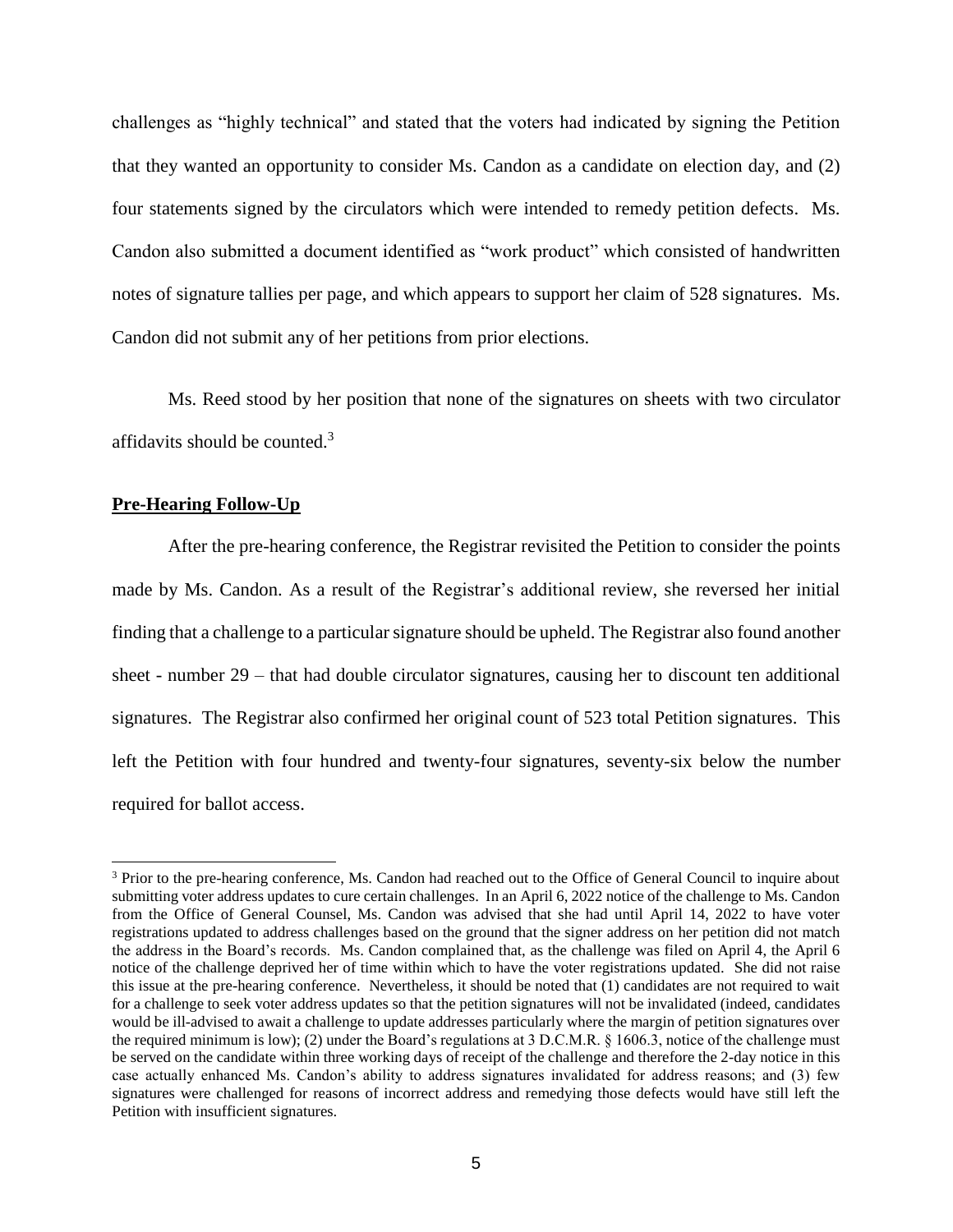# **April 22, 2020 Board Hearing**

During the Board hearing, Ms. Reed reiterated her position that the existence of double circulator affidavits should invalidate the signatures on the sheets where such double affidavits existed.

Ms. Candon explained that, where there were blank signature lines on a petition sheet, she

had gathered more signatures and inserted a second circulator affidavit which was intended to

pertain to those added signatures.

## **Discussion**

D.C. Official Code §1-1001.08(b)(3) provides:

**(2)** Only qualified petition circulators may circulate nominating petitions in support of candidates for elected office pursuant to this subchapter. The Board shall consider invalid the signatures on any petition sheet that was circulated by a person who, at the time of circulation, was not a qualified petition circulator.

**(3)** All signatures on a petition shall be made by the person whose signature it purports to be and not by any other person. Each petition shall contain an affidavit, made under penalty of perjury, in a form to be determined by the Board and signed by the circulator of that petition which shall state that the circulator is a qualified petition circulator and has:

**(A)** Personally circulated the petition;

**(B)** Personally witnessed each person sign the petition; and

**(C)** Inquired from each signer whether the signer is a registered voter in the same party as the candidate and, where applicable, whether the signer is registered in and a resident of the ward from which the candidate seeks election.

The statutory provisions make clear that there is to be but one circulator of a petition form.

The reasons for a single circulator affidavit on the form are self-evident. The averment at the

bottom of the petition sheet attests to the circulator's personal witnessing of the signing of the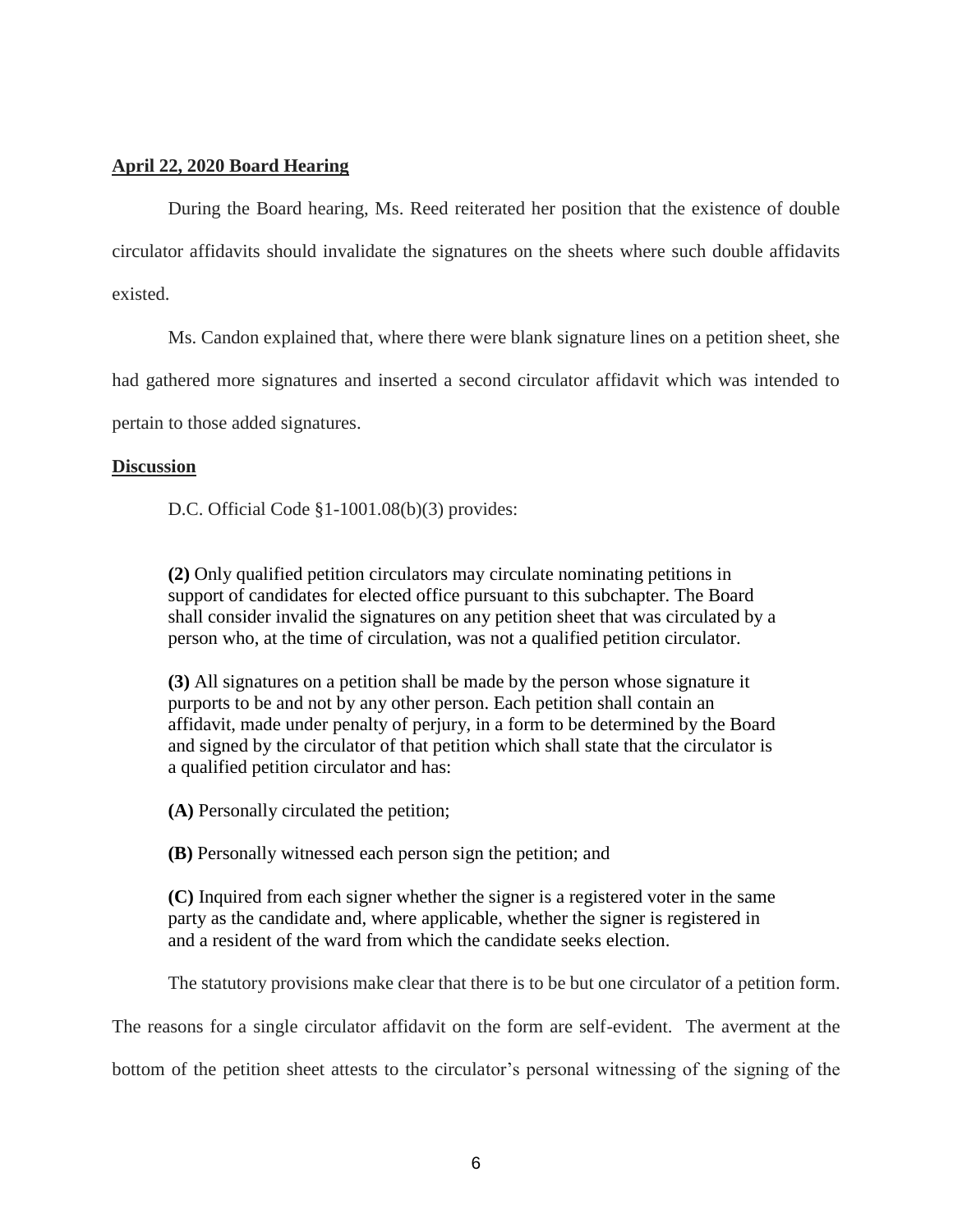petition. As indicated by the statutory and regulatory basis for validating petition signatures, all the signatures on a petition sheet (up to ten) can be challenged if the circulator is not qualified. Challenges to the qualifications of a circulator, therefore, can have a dramatic effect on whether the number of signatures on a petition are sufficient.

The Board has authority to waive formal error on petitions. 3 D.C.M.R. § 1606.4. In the past, we have excused minor defects where there was no substantial evidence that the circulator acted in a manner inconsistent with the circulator's oath. *See Moore v. Butler*, Administrative Order #20-024 (issued Sept. 4, 2020) (waiving as formal error pre-signed circulator affidavit). However, the marking-up of the pre-printed petition form to add a second circulator affidavit is problematic for a number of reasons. Notably, it renders the circulator portions of the form irrelevant and conflicts with the statute's contemplation of a single circulator. It also results in oaths that are false insofar as they attest to signatures that one or the other of the circulators did not witness. In addition, sheets with double circulator affidavits put the Board in the untenable position of second-guessing which signatures might be credited if the qualifications of one of the circulators is challenged, and makes it impossible to evaluate whether a circulator improperly attested to a signature which he/she did not witness. While the statements submitted by the circulators in the instant case could allow identification of which signatures should be associated with a particular circulator, the extraordinary effort the Board would have to undertake to salvage a candidate's petition cannot be justified.

Therefore, we find that the signatures on Petition sheets containing two circulator affidavits to be invalid. This finding moot the need to resolve Ms. Candon's objections to other findings by the Registrar.